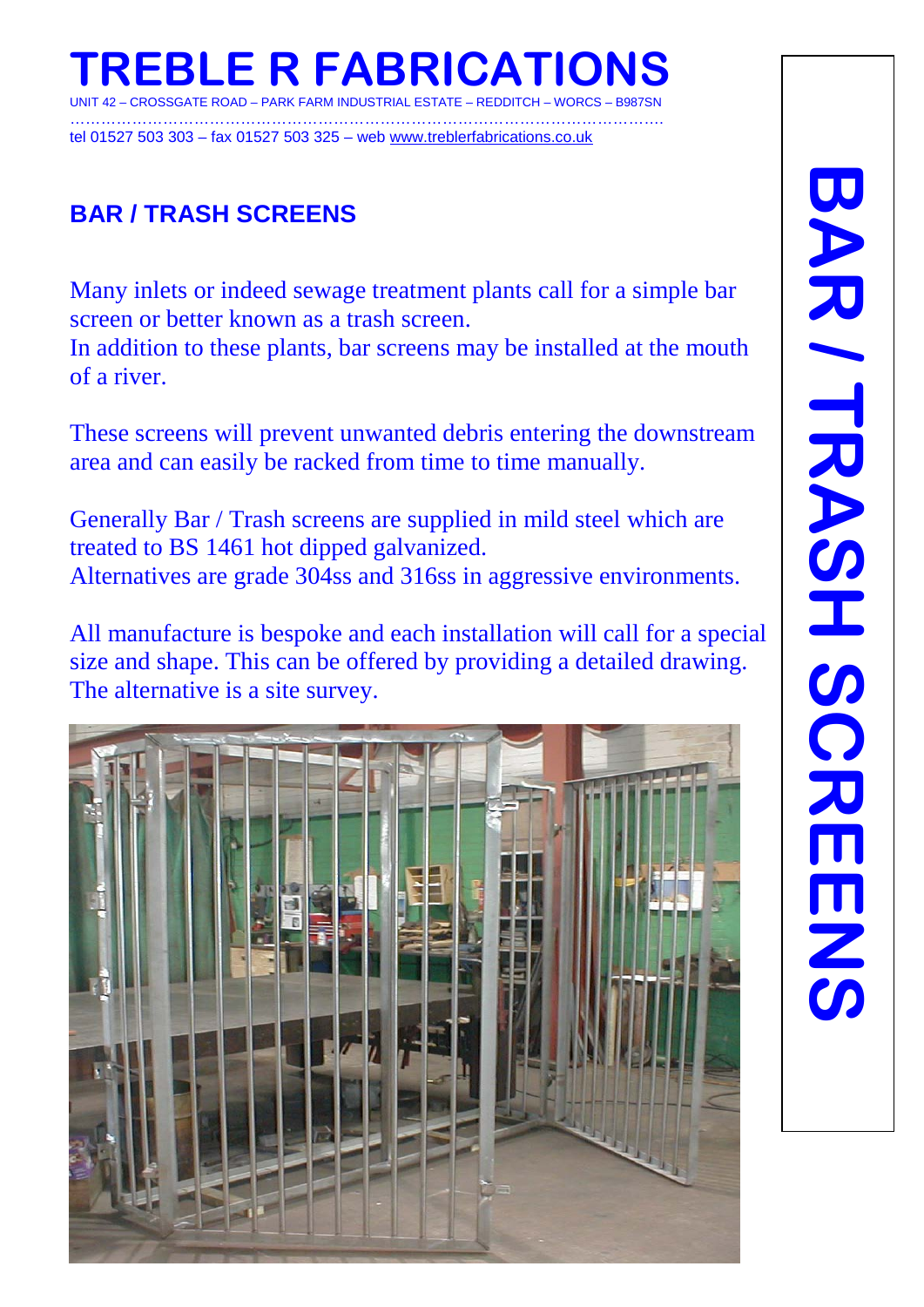### **Bar Trash Screens**

| <b>Operating Duty</b> |                           |
|-----------------------|---------------------------|
| Application:          | <b>Debris Restriction</b> |
| Type of Mounting:     | Side and invert rebates   |
| Type of Media:        | Water and Sewage          |
| Direction of Flow:    | On seat                   |
|                       |                           |

| <b>Options</b> |                                 |
|----------------|---------------------------------|
| Mounting:      | Side wall mounted in channel    |
| Size Range:    | Any size from 150mm to 2000mm   |
|                | in square or rectangular format |

# **Construction Materials**

| <b>ITEM DESCRIPTION MATERIAL</b> |                                                                                                |
|----------------------------------|------------------------------------------------------------------------------------------------|
| <b>Bar Screen</b>                | Mild Steel, BS 4360 Gr 43A<br>Stainless Steel, BS 970 Gr 304<br>Stainless Steel, BS 970 Gr 316 |
| <b>Fasteners</b>                 | Stainless Steel BS 6105, Gr A4                                                                 |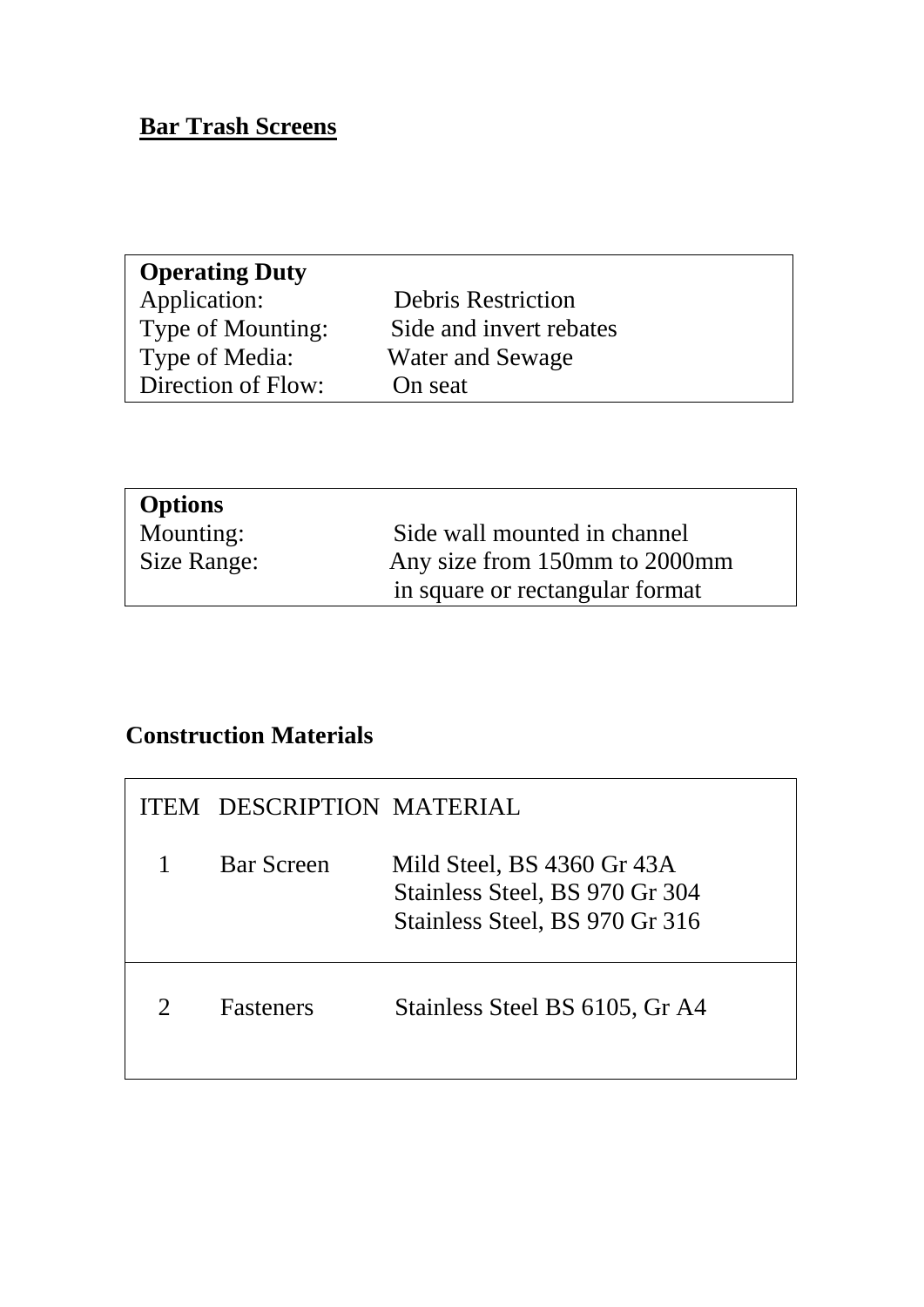## **BAR TRASH SCREENS**

# STANDARDS AVAILABLE ARE



| MATERIAL AVAILABILITY: MILD STEEL |                                                        |  |  |
|-----------------------------------|--------------------------------------------------------|--|--|
|                                   | STAINLESS STEEL GRADE 304<br>STAINLESS STEEL GRADE 316 |  |  |
|                                   |                                                        |  |  |

|        | OPTIONS                           |
|--------|-----------------------------------|
| PART A | ANGLE, CHANNEL, FLAT OR ROUND BAR |
| PART B | ROUND BAR OR FLAT                 |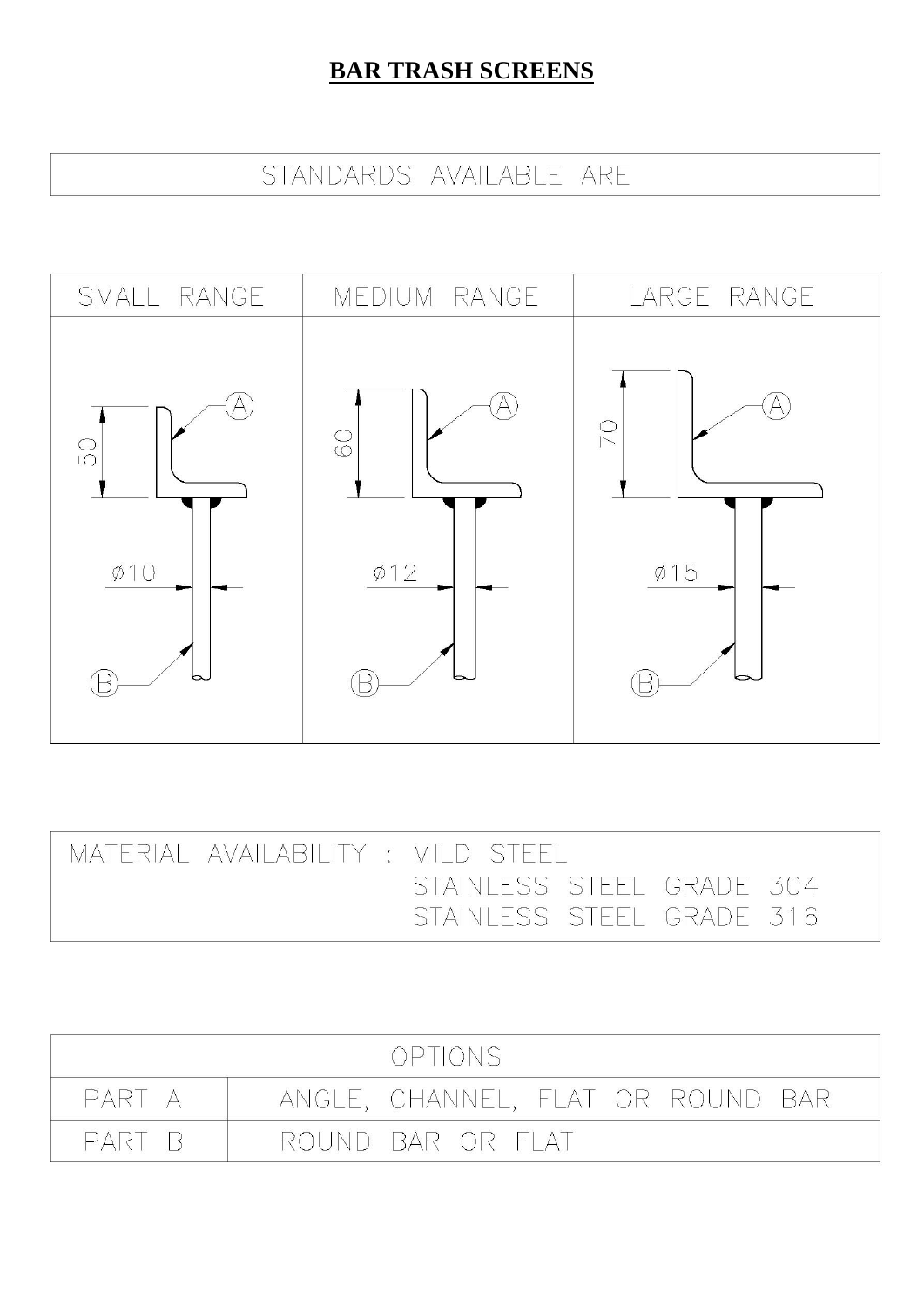### **TYPICAL DRAWING OF SWING TYPE BAR TRASH SCREEN**

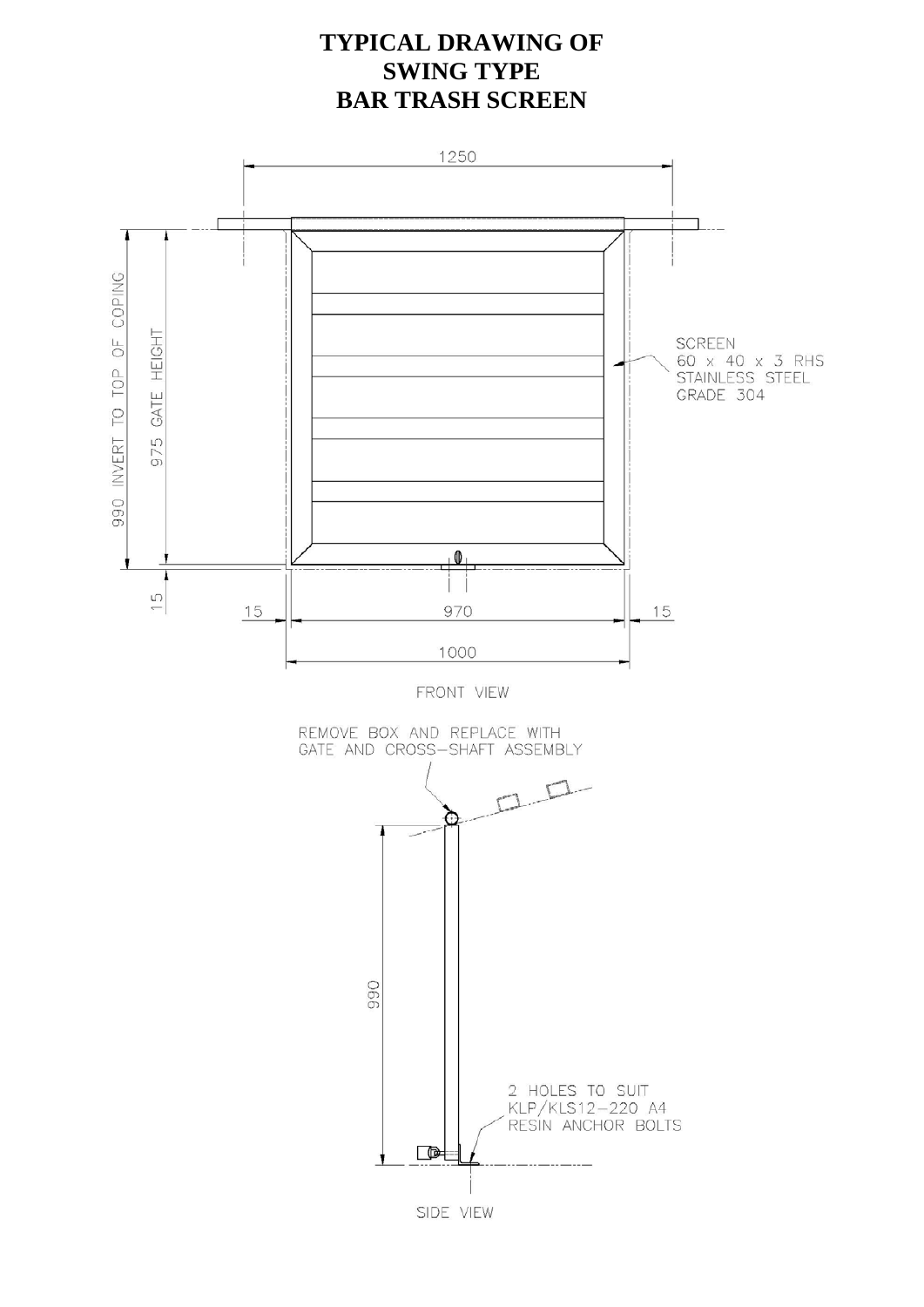### **TYPICAL DRAWING OF FIXED TYPE BAR TRASH SCREEN**



PLAN VIEW





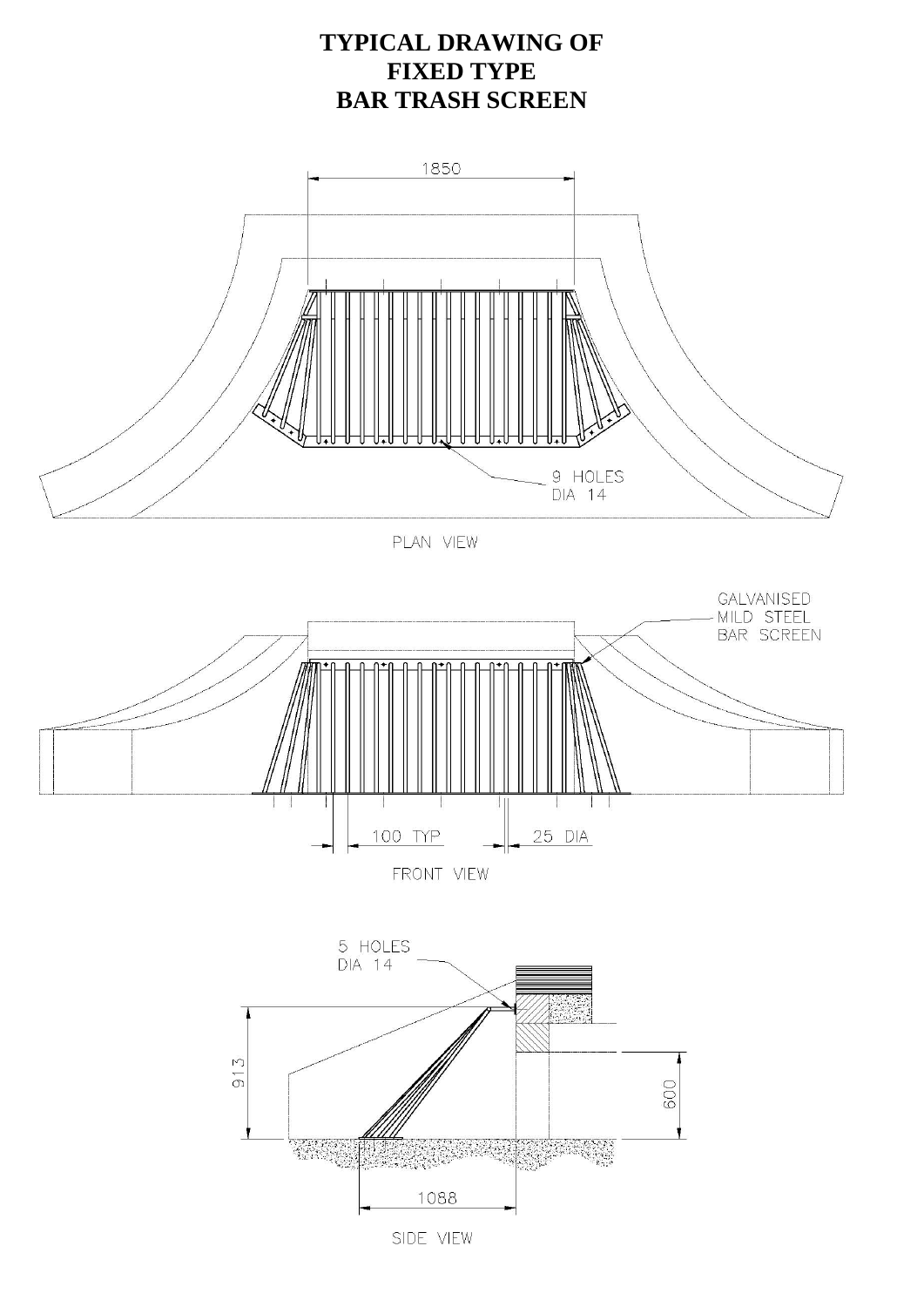#### **TYPICAL DRAWING OF HINGED TYPE BAR TRASH SCREEN**



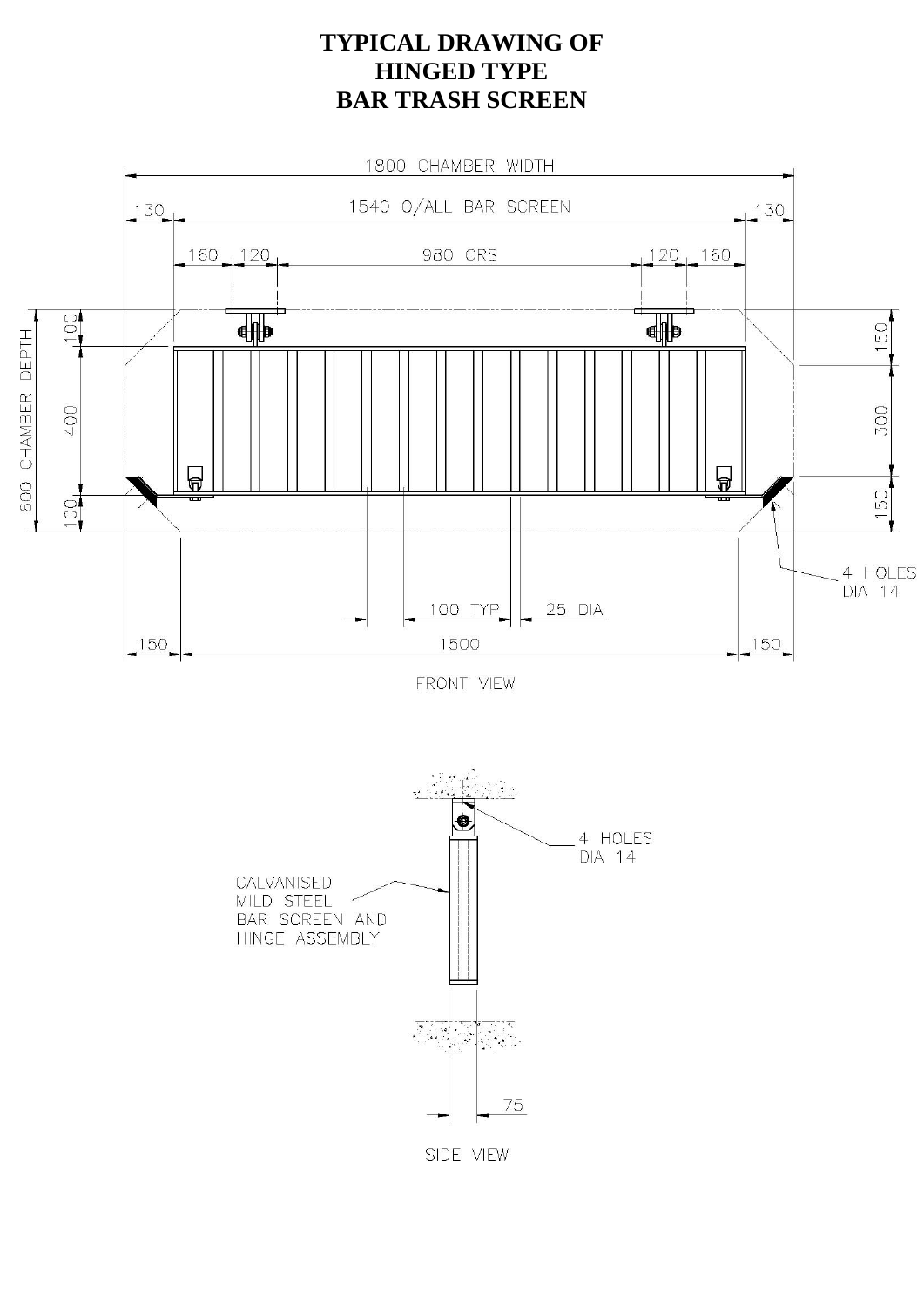### **TYPICAL DRAWING OF FIXED TYPE c/w TROUGH BAR TRASH SCREEN**

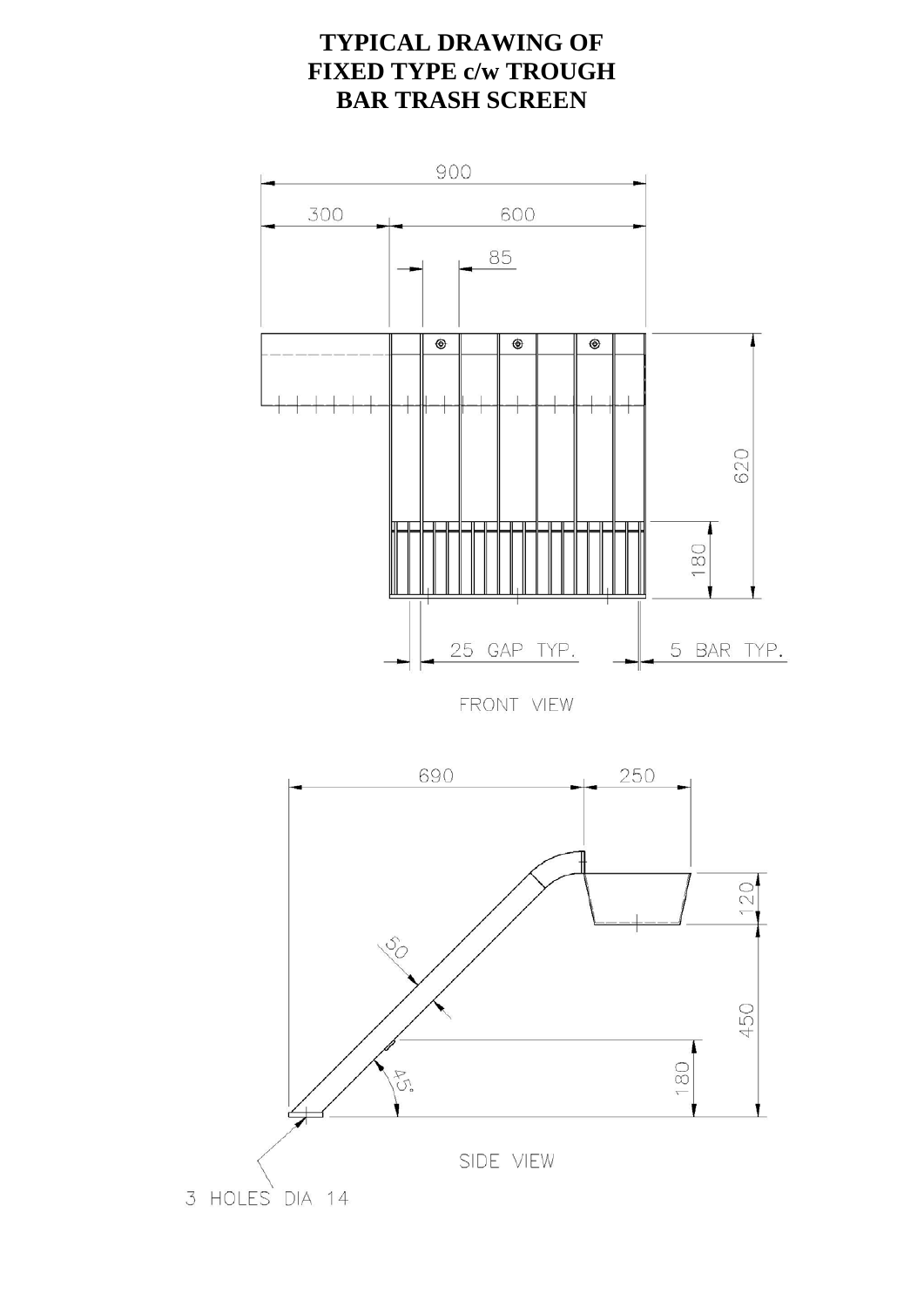### **TYPICAL DRAWING OF SIDE HINGED FRONT OPENING BAR TRASH SCREEN**